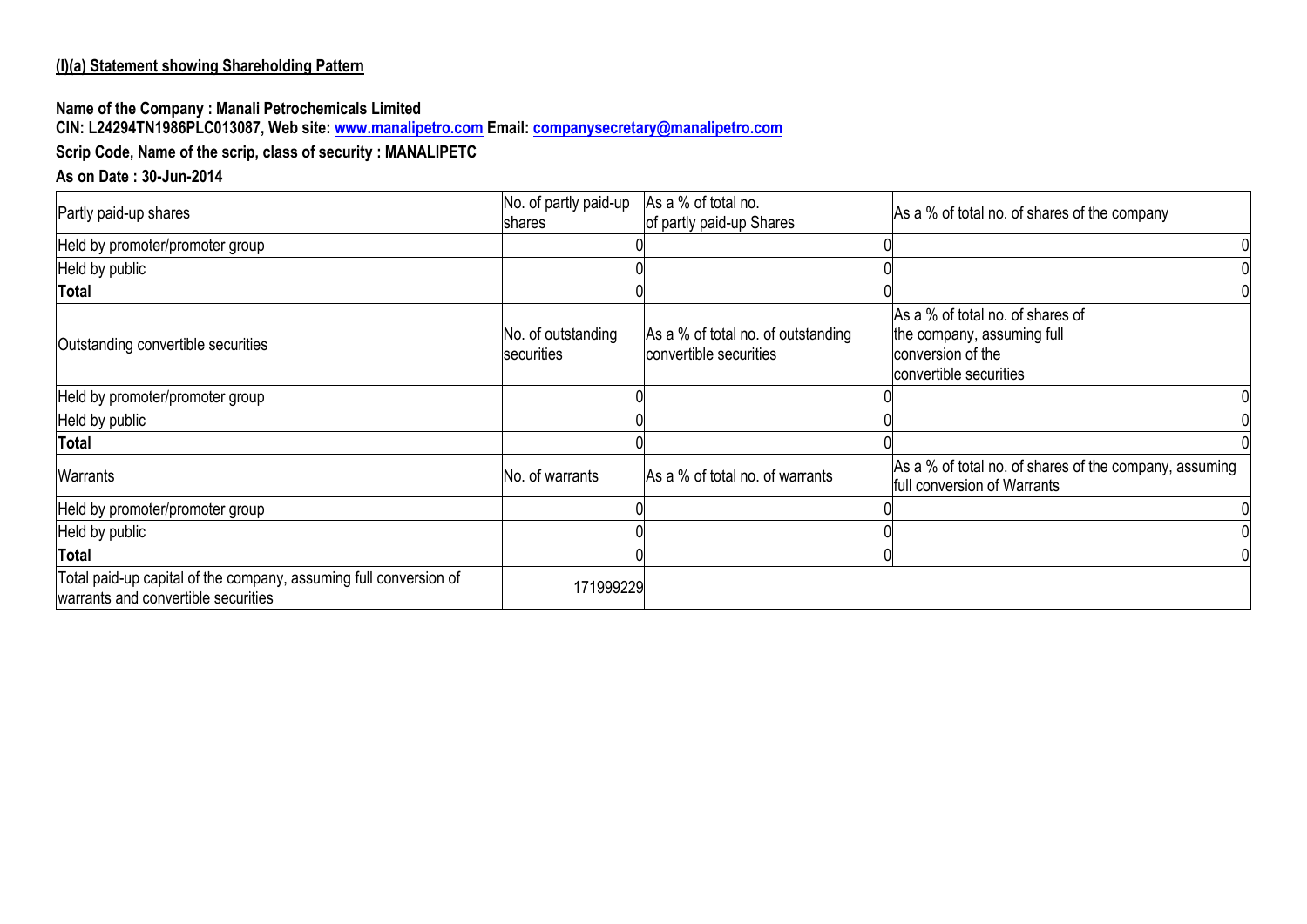**(I)(a) Statement showing Shareholding Pattern**

| Sr.        | Category of<br>shareholder                                                     | Number of<br>shareholders | <b>Total number of</b> | Number of shares held in<br>dematerialized form | Total shareholding as a percentage of Shares Pledged or otherwise<br>total number of shares |                                                             |                                      | encumbered                                             |  |
|------------|--------------------------------------------------------------------------------|---------------------------|------------------------|-------------------------------------------------|---------------------------------------------------------------------------------------------|-------------------------------------------------------------|--------------------------------------|--------------------------------------------------------|--|
| no.<br>(1) | (II)                                                                           | (III)                     | shares<br>(IV)         | (V)                                             | $(A+B)^1$<br>(VI)                                                                           | As a percentage of As a percentage of<br>$(A+B+C)$<br>(VII) | <b>Number of</b><br>shares<br>(VIII) | As a<br>percentage<br>$(IX) = (VIII) / (IV)$<br>$*100$ |  |
| (A)        | Promoter and Promoter Group <sup>2</sup>                                       |                           |                        |                                                 |                                                                                             |                                                             |                                      |                                                        |  |
| (1)        | Indian                                                                         |                           |                        |                                                 |                                                                                             |                                                             |                                      |                                                        |  |
| (a)        | Individuals/Hindu Undivided Family                                             |                           | 0                      |                                                 |                                                                                             |                                                             | 0                                    |                                                        |  |
| (b)        | Central Government/State Government(s)                                         |                           |                        |                                                 |                                                                                             |                                                             | $\Omega$                             |                                                        |  |
| (c)        | Bodies Corporate                                                               |                           | 65856053               | 65856053                                        | 38.29                                                                                       | 38.29                                                       |                                      |                                                        |  |
| (d)        | Financial Institutions/Banks                                                   |                           | 11212500               | 11212500                                        | 6.52                                                                                        | 6.52                                                        |                                      |                                                        |  |
| (e)        | Any Other (Total)                                                              |                           | 13648                  | 13648                                           | 0.01                                                                                        | 0.01                                                        |                                      | 0.00                                                   |  |
| (e1)       | Directors and their Relatives                                                  |                           | 13648                  | 13648                                           | 0.01                                                                                        | 0.01                                                        |                                      |                                                        |  |
|            | Sub-Total (A)(1)                                                               |                           | 77082201               | 77082201                                        | 44.82                                                                                       | 44.82                                                       | $\Omega$                             | 0.00                                                   |  |
| (2)        | Foreign                                                                        |                           |                        |                                                 |                                                                                             |                                                             |                                      |                                                        |  |
| (a)        | Individuals (Non-Resident Individuals/Foreign<br>Individuals)                  | 0                         |                        | n                                               |                                                                                             |                                                             | 0                                    |                                                        |  |
| (b)        | Bodies Corporate                                                               |                           |                        |                                                 |                                                                                             |                                                             |                                      |                                                        |  |
| (c)        | Institutions                                                                   |                           |                        |                                                 |                                                                                             |                                                             |                                      |                                                        |  |
| (d)        | Qualified Foreign Investor                                                     |                           |                        |                                                 |                                                                                             |                                                             |                                      |                                                        |  |
| (e)        | Any Other (Total)                                                              |                           |                        | $\Box$                                          | 0.00                                                                                        | 0.00                                                        |                                      | 0.00                                                   |  |
|            | Sub-Total (A)(2)                                                               |                           |                        |                                                 | 0.00                                                                                        | 0.00                                                        |                                      | 0.00                                                   |  |
|            | <b>Total Shareholding of Promoter and Promoter</b><br>Group (A)= (A)(1)+(A)(2) |                           | 77082201               | 77082201                                        | 44.82                                                                                       | 44.82                                                       |                                      | 0.00                                                   |  |
| (B)        | Public shareholding                                                            |                           |                        |                                                 |                                                                                             |                                                             |                                      |                                                        |  |
| (1)        | <b>Institutions</b>                                                            |                           |                        |                                                 |                                                                                             |                                                             |                                      |                                                        |  |
| (a)        | Mutual Funds/UTI                                                               | 13                        | 185100                 | 17850                                           | 0.11                                                                                        | 0.11                                                        | N.A.                                 | N.A.                                                   |  |
| (b)        | Financial Institutions/Banks                                                   | 15                        | 26325                  | 5025                                            | 0.02                                                                                        | 0.02                                                        | N.A.                                 | N.A.                                                   |  |
| (c)        | Central Government/State Government(s)                                         |                           |                        |                                                 | 0.00                                                                                        | 0.00                                                        | N.A.                                 | N.A.                                                   |  |
| (d)        | <b>Venture Capital Funds</b>                                                   |                           |                        |                                                 | 0.00                                                                                        | 0.00                                                        | N.A.                                 | N.A.                                                   |  |
| (e)        | <b>Insurance Companies</b>                                                     |                           |                        |                                                 | 0.00                                                                                        | 0.00                                                        | N.A.                                 | N.A.                                                   |  |
| (f)        | Foreign Institutional Investors                                                |                           | 2260000                | 2260000                                         | 1.31                                                                                        | 1.31                                                        | N.A.                                 | N.A.                                                   |  |
| (g)        | Foreign Venture Capital Investors                                              |                           |                        |                                                 | 0.00                                                                                        | 0.00                                                        | N.A.                                 | N.A.                                                   |  |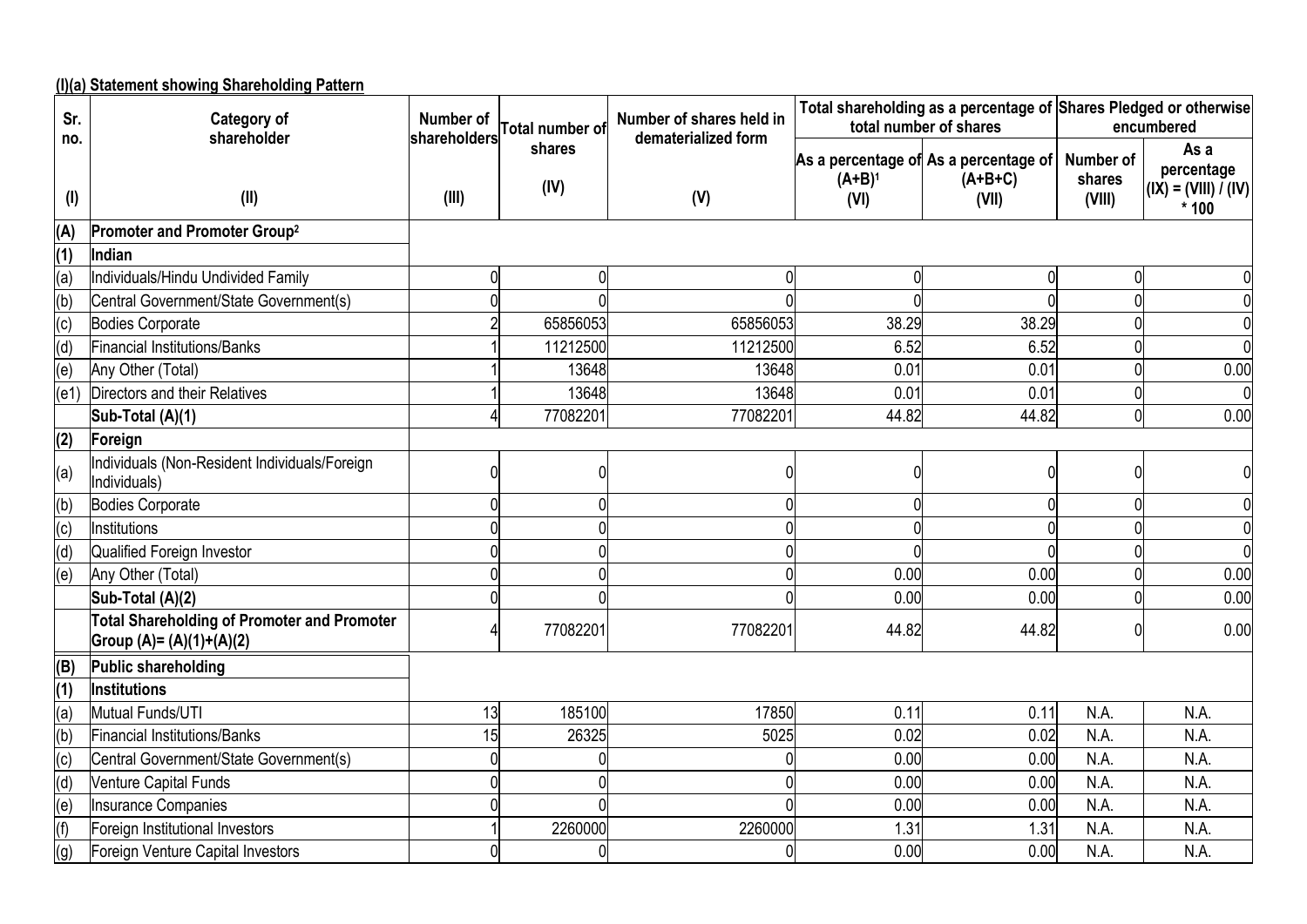| Sr.             | Category of                                                                                        | Number of    |                        | Number of shares held in |                        | Total shareholding as a percentage of Shares Pledged or otherwise |                               |                                                                      |  |
|-----------------|----------------------------------------------------------------------------------------------------|--------------|------------------------|--------------------------|------------------------|-------------------------------------------------------------------|-------------------------------|----------------------------------------------------------------------|--|
| no.             | shareholder                                                                                        | shareholders | <b>Total number of</b> | dematerialized form      | total number of shares |                                                                   |                               | encumbered                                                           |  |
| $($ l $)$       | (II)                                                                                               | (III)        | shares<br>(IV)         | (V)                      | $(A+B)^1$<br>(VI)      | As a percentage of As a percentage of<br>$(A+B+C)$<br>(VII)       | Number of<br>shares<br>(VIII) | As a<br>percentage<br>$\vert$ (IX) = (VIII) / (IV) $\vert$<br>$*100$ |  |
| (h)             | Qualified Foreign Investor                                                                         |              |                        |                          | 0.00                   | 0.00                                                              | N.A.                          | N.A.                                                                 |  |
| (i)             | Any Other (Total)                                                                                  |              |                        |                          | 0.00                   | 0.00                                                              | N.A.                          | N.A.                                                                 |  |
|                 | Sub-Total (B)(1)                                                                                   | 29           | 2471425                | 2282875                  | 1.44                   | 1.44                                                              | N.A.                          | N.A.                                                                 |  |
| (2)             | Non-institutions                                                                                   |              |                        |                          |                        |                                                                   |                               |                                                                      |  |
| (a)             | <b>Bodies Corporate</b>                                                                            | 1050         | 10641927               | 10409127                 | 6.19                   | 6.19                                                              | N.A.                          | N.A.                                                                 |  |
| (b)             | Individuals - i. Individual<br>Shareholders Holding Nominal Share Capital Up<br>To >Rs. 1 Lakh.    | 126978       | 57966727               | 44303301                 | 33.70                  | 33.70                                                             | N.A.                          | N.A.                                                                 |  |
|                 | Individuals - ii. Individual Shareholders Holding<br>Nominal Share Capital In Excess Of Rs. 1 Lakh | 273          | 16925224               | 16850314                 | 9.84                   | 9.84                                                              | N.A.                          | N.A.                                                                 |  |
| (c)             | Qualified Foreign Investor                                                                         |              |                        |                          | 0.00                   | 0.00                                                              | N.A.                          | N.A.                                                                 |  |
| (d)             | Any Other (Total)                                                                                  | 5588         | 6911725                | 5777035                  | 4.02                   | 4.02                                                              | N.A.                          | N.A.                                                                 |  |
| (d1)            | <b>Clearing Members</b>                                                                            | 154          | 741544                 | 741544                   | 0.43                   | 0.43                                                              | N.A.                          | N.A.                                                                 |  |
| (d2)            | Hindu Undivided Families                                                                           | 1345         | 2938267                | 2938102                  | 1.71                   | 1.71                                                              | N.A.                          | N.A.                                                                 |  |
| (d3)            | Non Resident Indians                                                                               | 4083         | 3143614                | 2009089                  | 1.83                   | 1.83                                                              | N.A.                          | N.A.                                                                 |  |
| (d4)            | Overseas Corporate Bodies                                                                          |              | 85050                  | 85050                    | 0.05                   | 0.05                                                              | N.A.                          | N.A.                                                                 |  |
| (d5)            | Trusts                                                                                             |              | 3250                   | 3250                     | 0.00                   | 0.00                                                              | N.A.                          | N.A.                                                                 |  |
|                 | Sub-Total (B)(2)                                                                                   | 133889       | 92445603               | 77339777                 | 53.75                  | 53.75                                                             | N.A.                          | N.A.                                                                 |  |
|                 | Total Public Shareholding (B)= (B)(1)+(B)(2)                                                       | 133918       | 94917028               | 79622652                 | 55.18                  | 55.18                                                             | N.A.                          | N.A.                                                                 |  |
|                 | TOTAL (A)+(B)                                                                                      | 133922       | 171999229              | 156704853                | 100.00                 | 100.00                                                            |                               | 0.00                                                                 |  |
| (C)             | Shares held by Custodians and against which<br>Depository Receipts have been issued                |              |                        |                          | N.A.                   | 0.00                                                              | N.A.                          | N.A.                                                                 |  |
| $\overline{C}$  | Promoter and Promoter Group                                                                        |              |                        |                          | N.A.                   | 0.00                                                              | N.A.                          | N.A.                                                                 |  |
| $\overline{C2}$ | Public                                                                                             |              |                        |                          | N.A.                   | 0.00                                                              | N.A.                          | N.A.                                                                 |  |
|                 | GRAND TOTAL (A)+(B)+(C)                                                                            | 133922       | 171999229              | 156704853                | N.A.                   | 100.00                                                            |                               | 0.00                                                                 |  |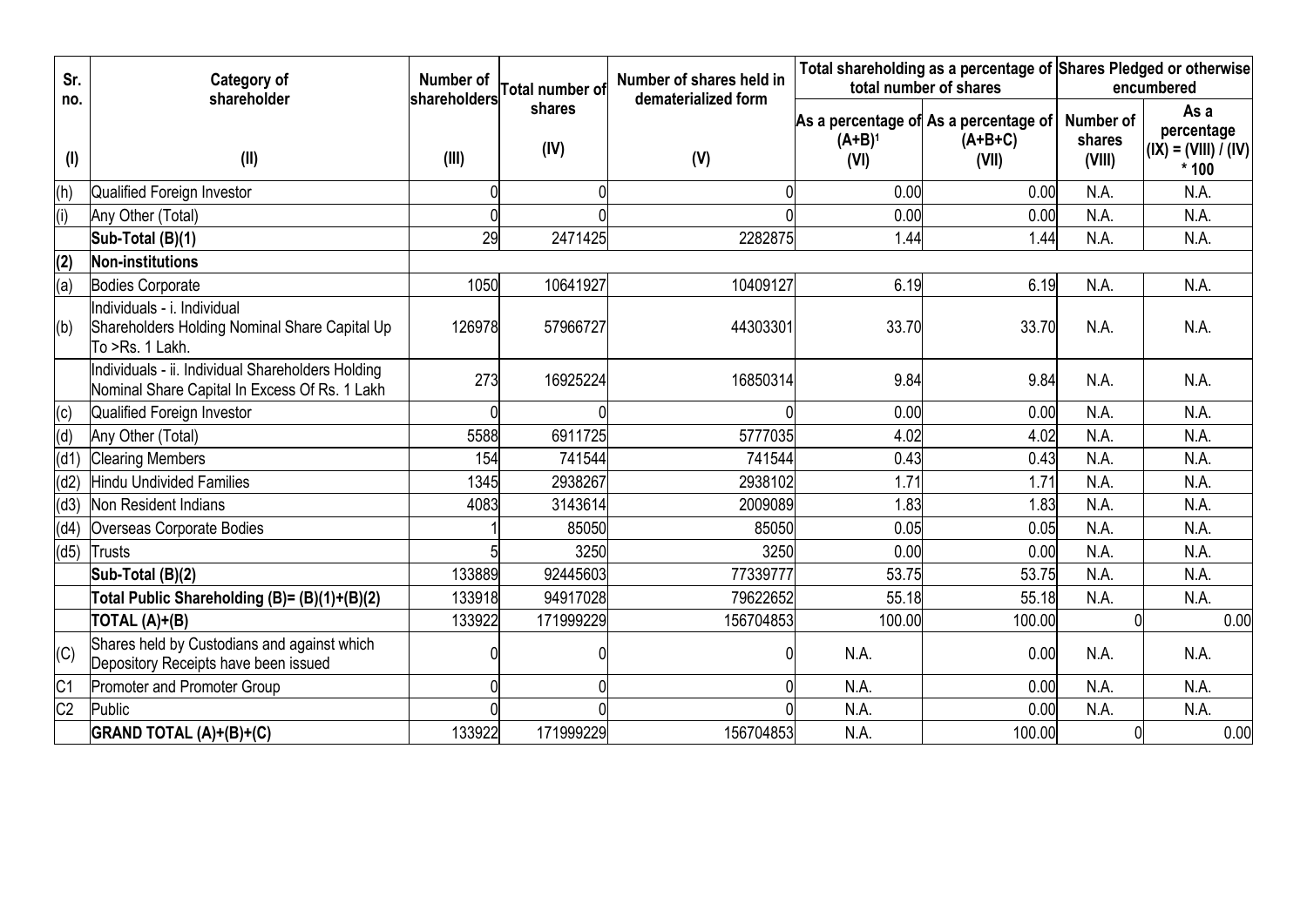|                   |                                                            |                                           |                       | <b>Total Shares held</b>                                  | Shares pledged or otherwise<br>encumbered |                                                                             | <b>Details of warrants</b>                                                    |                                       | Details of convertible securities                                           |                                                     |                                                                                      |                                                                                                                                                                         |
|-------------------|------------------------------------------------------------|-------------------------------------------|-----------------------|-----------------------------------------------------------|-------------------------------------------|-----------------------------------------------------------------------------|-------------------------------------------------------------------------------|---------------------------------------|-----------------------------------------------------------------------------|-----------------------------------------------------|--------------------------------------------------------------------------------------|-------------------------------------------------------------------------------------------------------------------------------------------------------------------------|
| Sr.<br>No.<br>(1) | Name of the<br>shareholder<br>(II)                         | PAN of the<br><b>Shareholder</b><br>(III) | <b>Number</b><br>(IV) | as a % of<br>grand<br>total $(A)$ +<br>$(B) + (C)$<br>(V) | (VI)                                      | as a<br>Number percentage $(A) + (B) +$<br>$(VII) = (VI) /$<br>$(IV)^*$ 100 | as a % of<br>grand<br>total<br>$(C)$ of<br>sub-<br>clause<br>(I)(a)<br>(VIII) | Number of<br>warrants<br>held<br>(XI) | As a % total<br>number of<br>warrants of<br>the same<br><b>class</b><br>(X) | Number of<br>convertible<br>securities held<br>(XI) | As a % total<br>number of<br>convertible<br>securities of the<br>same class<br>(XII) | <b>Total shares (including</b><br>underlying shares assuming<br>full conversion of warrants<br>and convertible securities) as<br>a % of diluted share capital<br>(XIII) |
|                   | Tamilnadu<br>Industrial<br>Development<br>Corporation Ltd  |                                           | 11212500              | 6.52                                                      | $\mathbf{0}$                              | 0.00                                                                        | 0.00                                                                          | 0                                     | 0                                                                           | $\mathbf 0$                                         | 0                                                                                    | 6.52                                                                                                                                                                    |
| $\overline{2}$    | Southern<br>Petrochemical<br>Industries<br>Corporation Ltd |                                           | 10000                 | 0.01                                                      | 0                                         | 0.00                                                                        | 0.00                                                                          | 0                                     | $\mathbf 0$                                                                 | $\mathbf{0}$                                        | 0                                                                                    | 0.01                                                                                                                                                                    |
| 3                 | <b>SIDD Life Sciences</b><br>Private Limited               |                                           | 65846053              | 38.28                                                     | $\mathbf 0$                               | 0.00                                                                        | 0.00                                                                          | 0                                     | $\mathbf{0}$                                                                | $\mathbf 0$                                         | 0                                                                                    | 38.28                                                                                                                                                                   |
|                   | 4 Muthiah A C                                              |                                           | 13648                 | 0.01                                                      | $\mathbf{0}$                              | 0.00                                                                        | 0.00                                                                          | 0                                     | $\mathbf 0$                                                                 | 0                                                   | 0                                                                                    | 0.01                                                                                                                                                                    |
|                   | <b>TOTAL</b>                                               |                                           | 77082201              | 44.82                                                     | 0                                         | 0.00                                                                        | 0.00                                                                          | 0                                     | 0.00                                                                        | 0                                                   | 0.00                                                                                 | 44.82                                                                                                                                                                   |

**(I)(b) Statement showing Shareholding of persons belonging to the category "Promoter and Promoter Group"**

**I)(c) Statement showing Shareholding of persons belonging to the category "Public" and holding more than 1% of the total number of shares**

|            |                                   |                                         |                      | lShares as a                                                                       | <b>Details of warrants</b>    |                                                            |                                             | Details of convertible securities                                         | Total shares (including                                                                                         |
|------------|-----------------------------------|-----------------------------------------|----------------------|------------------------------------------------------------------------------------|-------------------------------|------------------------------------------------------------|---------------------------------------------|---------------------------------------------------------------------------|-----------------------------------------------------------------------------------------------------------------|
| Sr.<br>No. | Name of the<br><b>shareholder</b> | <b>PAN</b> of the<br><b>Shareholder</b> | Number of<br>Ishares | percentage of total<br>Inumber of shares<br>. Grand<br>{i.e.,<br>Total (A)+(B)+(C) | Number of<br>warrants<br>held | As a % total<br>number of<br>warrants of the<br>same class | Number of<br>convertible<br>securities held | % w.r.t total number<br>of convertible<br>securities of the<br>same class | underlying shares assuming<br>full conversion of warrants<br>and convertible securities) as  <br>a % of diluted |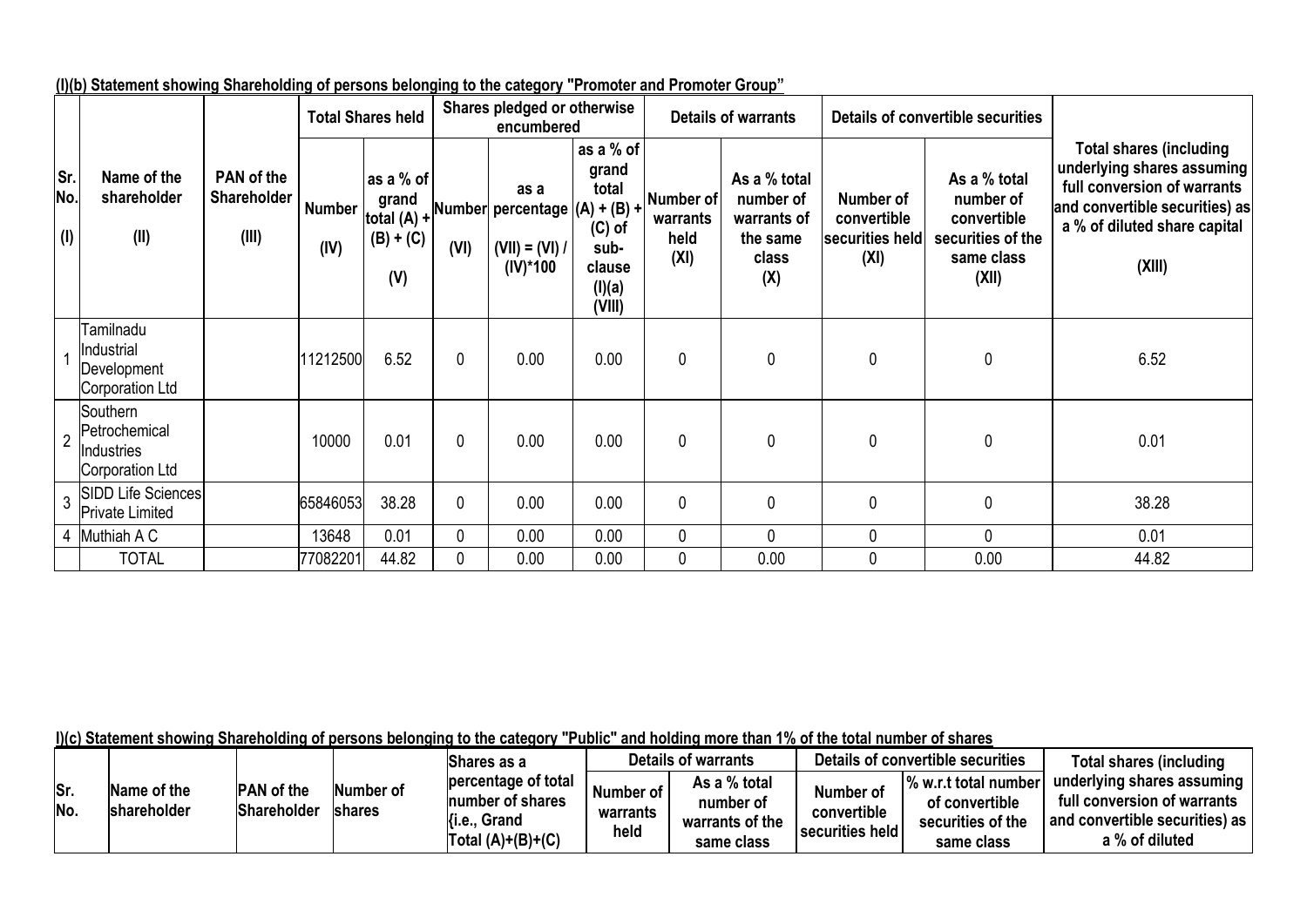|                                                   |         | indicated in<br>Statement at para<br>$\begin{array}{c} (I)(a) \\ (above) \end{array}$ |      |      |      |
|---------------------------------------------------|---------|---------------------------------------------------------------------------------------|------|------|------|
| Passage to India<br>Master Fund<br>Limited        | 2260000 | 1.31                                                                                  |      |      | 1.31 |
| Prescient<br><b>Securities Private</b><br>Limited | 2000000 | 1.16                                                                                  |      |      | 1.16 |
| <b>TOTAL</b>                                      | 4260000 | 2.48                                                                                  | 0.00 | 0.00 | 2.47 |

### **I)(c) Statement showing Shareholding of persons belonging to the category "Public" and holding more than 5% of the total number of shares**

|                                    |                                         | Shares as a                                                                                                                                                                     |                               | <b>Details of warrants</b>                              |                                             | Details of convertible securities                                      |                                                                                                                                       |
|------------------------------------|-----------------------------------------|---------------------------------------------------------------------------------------------------------------------------------------------------------------------------------|-------------------------------|---------------------------------------------------------|---------------------------------------------|------------------------------------------------------------------------|---------------------------------------------------------------------------------------------------------------------------------------|
| Sr. Name of the<br>No. shareholder | <b>PAN</b> of the<br><b>Shareholder</b> | percentage of total<br><b>Inumber of shares</b><br>Number of $\begin{cases}$ i.e., Grand<br>$\text{Total (A)+(B)+(C)}$<br>indicated in<br>Statement at para<br>(I)(a)<br>above} | Number of<br>warrants<br>held | As a % total<br>number of warrants<br>of the same class | Number of<br>convertible<br>securities held | % w.r.t total number of<br>convertible securities<br>of the same class | Total shares (including underlying<br>shares assuming full conversion<br>of warrants and convertible<br>securities) as a % of diluted |
| <b>TOTAL</b>                       |                                         | 0.00                                                                                                                                                                            |                               | 0.00                                                    |                                             | 0.00                                                                   | 0.00                                                                                                                                  |

#### **(I)(d) Statement showing details of locked-in shares**

|              |  | Locked-in shares as a percentage of total number of shares<br>Sr. Name of the shareholder PAN of the Shareholder Number of locked-in shares (i.e., Grand Total (A)+(B)+(C) indicated in Statement at para<br>$(I)(a)$ above} |
|--------------|--|------------------------------------------------------------------------------------------------------------------------------------------------------------------------------------------------------------------------------|
| <b>TOTAL</b> |  | 0.00                                                                                                                                                                                                                         |

#### **(II)(a) Statement showing details of Depository Receipts (DRs)**

| Sr. Type of outstanding<br>No. DR (ADRs, GDRs, outstanding<br>No. SDRs, etc.) | Number of | Shares underlying outstanding DRs as a<br>number of shares underlying percentage of total number of shares {i.e., Grand<br>outstanding DRs outstanding DRs (A)+(B)+(C) indicated in Statement at para<br>$(I)(a)$ above} |
|-------------------------------------------------------------------------------|-----------|--------------------------------------------------------------------------------------------------------------------------------------------------------------------------------------------------------------------------|
| TOTAL                                                                         |           | 0.00                                                                                                                                                                                                                     |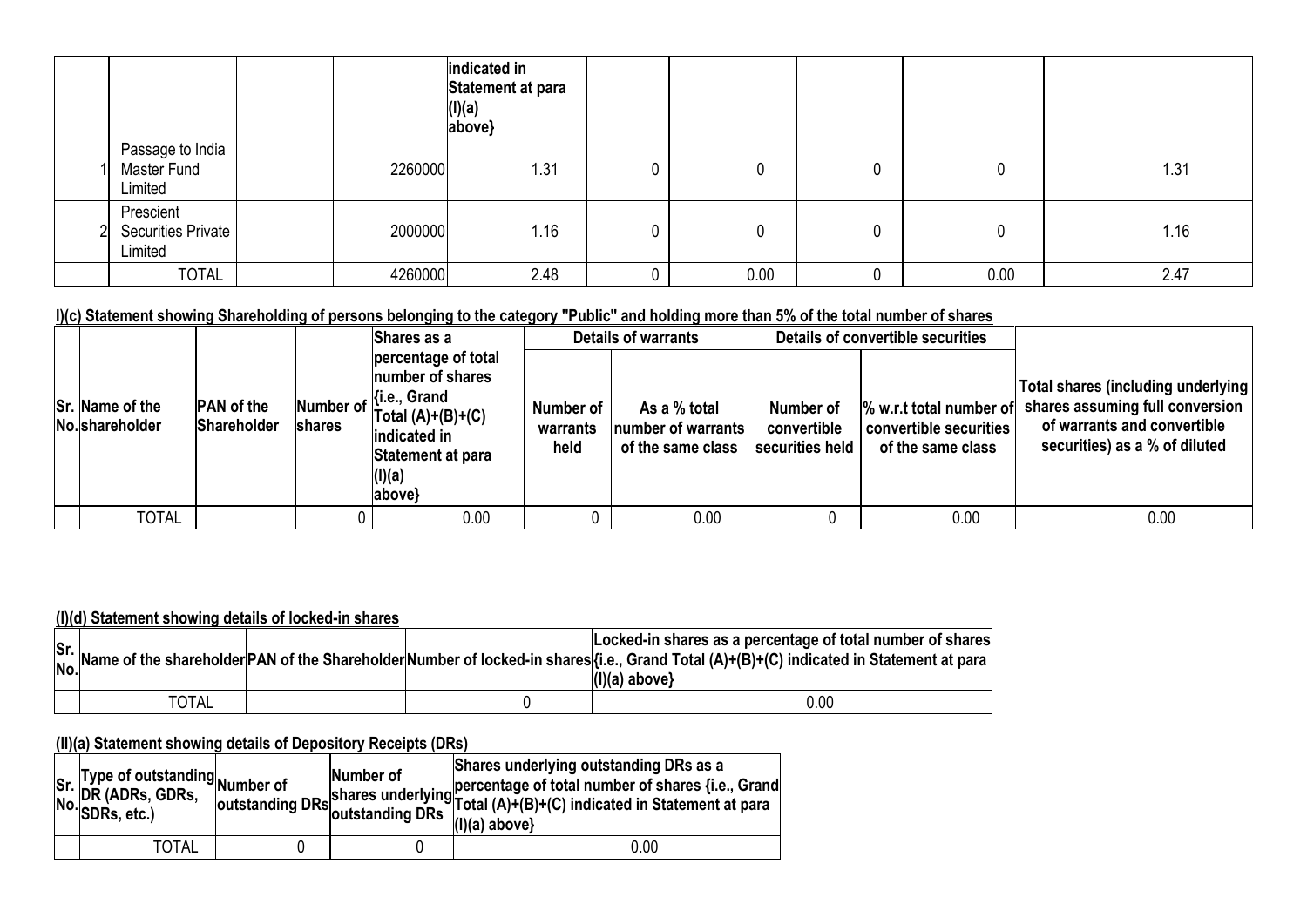**(II)(b) Statement showing holding of Depository Receipts (DRs), where underlying shares held by 'promoter/promoter group' are in excess of 1% of the total number of shares**

|  | Type of<br>SDRs. etc.) | $\begin{vmatrix} \n\text{S}r. \\ \text{Na}r. \\ \text{Na}r. \\ \text{Na}r. \\ \text{Na}r. \\ \text{Na}r. \\ \text{Na}r. \\ \text{Na}r. \\ \text{Na}r. \\ \text{Na}r. \\ \text{Na}r. \\ \text{Na}r. \\ \text{Na}r. \\ \text{Na}r. \\ \text{Na}r. \\ \text{Na}r. \\ \text{Na}r. \\ \text{Na}r. \\ \text{Na}r. \\ \text{Na}r. \\ \text{Na}r. \\ \text{Na}r. \\ \text{Na}r. \\ \text{Na}r. \\ \text{Na}r. \\ \text{Na}r. \\ \text{Na$<br>outstanding DRs Statement at para (I)(a) above} |
|--|------------------------|--------------------------------------------------------------------------------------------------------------------------------------------------------------------------------------------------------------------------------------------------------------------------------------------------------------------------------------------------------------------------------------------------------------------------------------------------------------------------------------|
|  | TOTAL                  | 0.00                                                                                                                                                                                                                                                                                                                                                                                                                                                                                 |

# **(III) (a) Statement showing the voting pattern of shareholders, if more than one class of shares/securities is issued by the issuer.**

| Sr.<br>no. | <b>Category of</b><br>shareholder                                         |                         | Number of Voting Rights held in each<br>class of securities |                | <b>Total Voting Rights</b><br>$(III+IV+V)$ |                                        | <b>Total Voting Rights i.e. (VI)</b>      |
|------------|---------------------------------------------------------------------------|-------------------------|-------------------------------------------------------------|----------------|--------------------------------------------|----------------------------------------|-------------------------------------------|
| $($ l $)$  | (II)                                                                      | <b>Class X</b><br>(III) | <b>Class Y</b><br>(IV)                                      | Class Z<br>(V) | (VI)                                       | As a percentage of<br>$(A+B)$<br>(VII) | As a percentage of<br>$(A+B+C)$<br>(VIII) |
| (A)        | <b>Promoter and Promoter Group</b>                                        |                         |                                                             |                |                                            |                                        |                                           |
| (1)        | Indian                                                                    |                         |                                                             |                |                                            |                                        |                                           |
| (a)        | Individuals/Hindu Undivided Family                                        |                         |                                                             |                |                                            | 0.00                                   | 0.00                                      |
| (b)        | Central Government/State Government(s)                                    |                         |                                                             |                |                                            | 0.00                                   | 0.00                                      |
| (c)        | Bodies Corporate                                                          |                         |                                                             |                |                                            | 0.00                                   | 0.00                                      |
| (d)        | <b>Financial Institutions/Banks</b>                                       |                         |                                                             |                |                                            | 0.00                                   | 0.00                                      |
| (e)        | Any Other (Total)                                                         |                         |                                                             |                |                                            | 0.00                                   | 0.00                                      |
|            | Sub-Total (A)(1)                                                          |                         |                                                             |                | 0                                          | 0.00                                   | 0.00                                      |
| (2)        | Foreign                                                                   |                         |                                                             |                |                                            |                                        |                                           |
| (a)        | Individuals (Non-Resident Individuals/Foreign Individuals)                |                         |                                                             |                |                                            | 0.00                                   | 0.00                                      |
| (b)        | Bodies Corporate                                                          |                         |                                                             |                |                                            | 0.00                                   | 0.00                                      |
| (c)        | Institutions                                                              |                         |                                                             |                |                                            | 0.00                                   | 0.00                                      |
| (d)        | Qualified Foreign Investor                                                |                         |                                                             |                |                                            | 0.00                                   | 0.00                                      |
| (e)        | Any Other (Total)                                                         |                         |                                                             |                |                                            | 0.00                                   | 0.00                                      |
|            | Sub-Total (A)(2)                                                          |                         |                                                             |                |                                            | 0.00                                   | 0.00                                      |
|            | Total Shareholding of Promoter and Promoter Group (A)=<br>$(A)(1)+(A)(2)$ |                         |                                                             |                |                                            | 0.00                                   | 0.00                                      |
| (B)        | Public shareholding                                                       |                         |                                                             |                |                                            |                                        |                                           |
| (1)        | Institutions                                                              |                         |                                                             |                |                                            |                                        |                                           |
| (a)        | Mutual Funds/UTI                                                          |                         | 0                                                           |                | 0                                          | 0.00                                   | 0.00                                      |
| (b)        | <b>Financial Institutions/Banks</b>                                       |                         |                                                             |                |                                            | 0.00                                   | 0.00                                      |
| (c)        | Central Government/State Government(s)                                    |                         |                                                             |                |                                            | 0.00                                   | 0.00                                      |